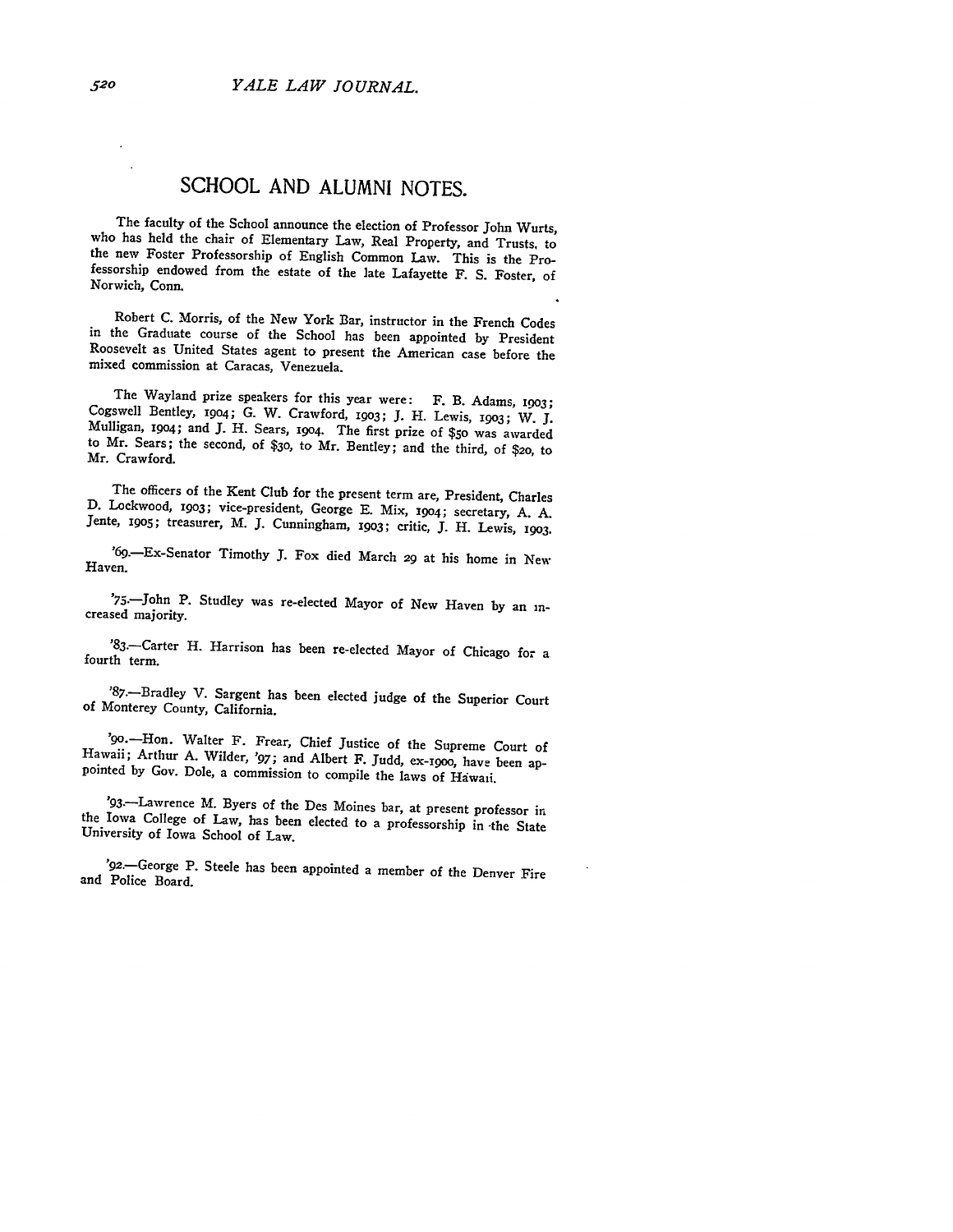'98.-Phelps Montgomery has been appointed **by** Governor Chamberlain as one of the Connecticut Commissioners to the Louisiana Purchase **Ex**position at St. Louis.

'99.--William A. Arnold has recently been appointed judge of the city court of Willimantic, Conn.

'99.-Charles H. Huberich, D.C.L., has an article in the March-April number of the American Law Review upon "Venereal Disease in the Law of Marriage and Divorce." An article by Mr. Huberich on "The Paternal Power in Chinese Law" appeared in the December number of the Juridical Review (Edinburgh), and in a later issue of the Rivista di diritto internazionale (Naples).

'oi.-J. Moss Ives has been appointed corporation council for the city of Danbury, Conn.

'oi.Edward L. Smith has been appointed a member of the board of water commissioners of Hartford, Conn.

'02.-W. F. Coffin is with Stephen M. Hoye, **62** Wall street, New York, as managing clerk.

'o2.-A. G. Fessenden has been elected a selectman of the town of New Haven.

'o2 .F. S. Jackson is managing clerk for Sackett and McQuaid, Tribune Building, New York

'o2.-Mason H. Newell is now associate editor of the Illinois Appellate Reports.

'o2.-C. T. Lark has recently passed the New York Bar examinations and been admited to practice. He is with Sheehan and Collins, 32.Nassau street, New York.

'02.-John B. Pew was one of the speakers at the fifteenth annual baniquet of the Kansas City Bar association, March, 5th.

'02.--O. W. Platt, J. L. Gilson and C. A. Green have formed a partnership for the general practice of law, with offices at **69** Church street, New Haven.